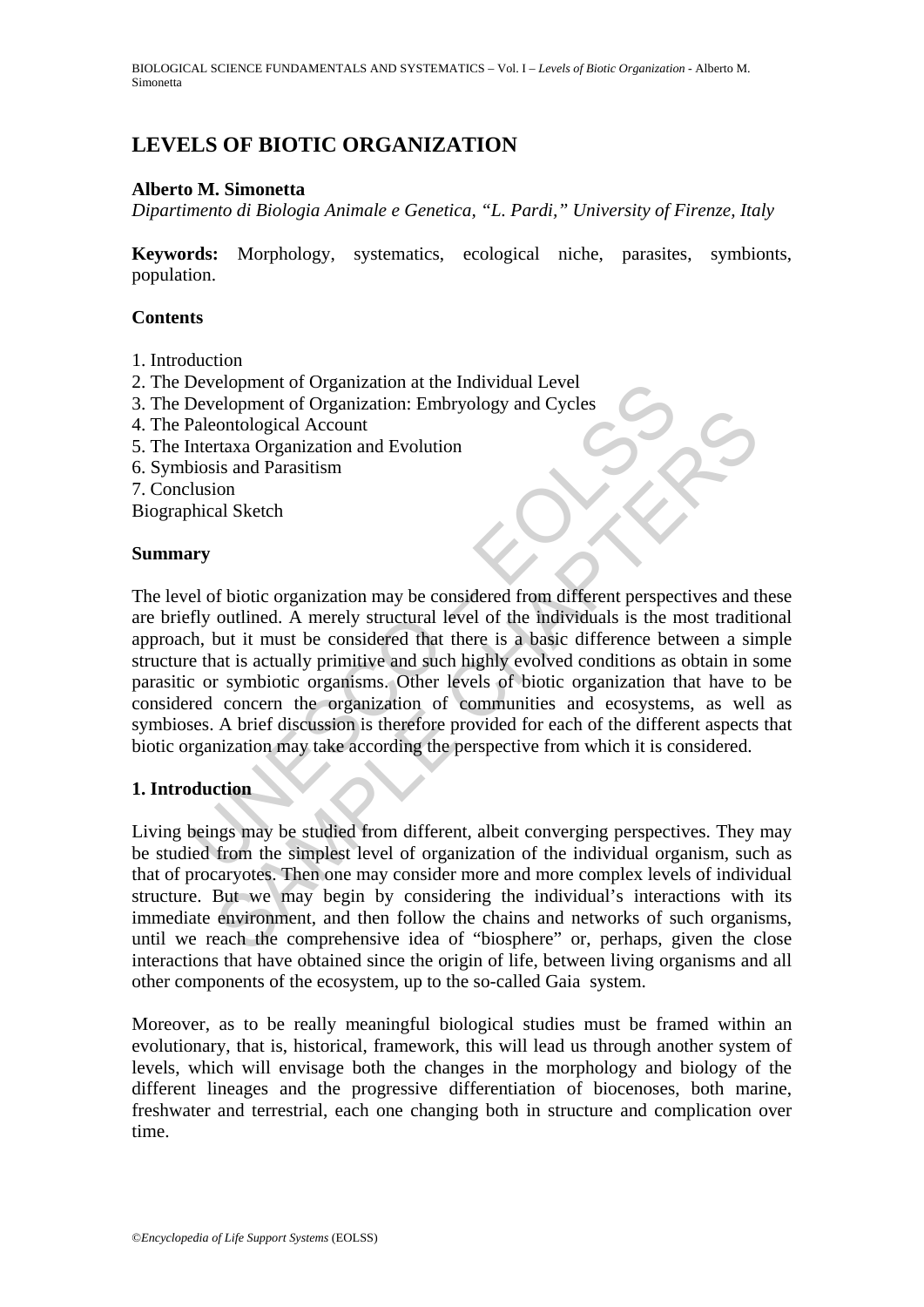Organisms evolved and branched into a number of taxa that may be grouped at different levels. Even if we choose not to consider formal systematics, it is obvious that quite different strategies of organization were pursued in the different kingdoms: Plants, Fungi, Metazoans, and the many and quite different phyla of protozoa, each one being characterized by its own peculiar levels of organization. Finally, what to say of parasites and symbionts? Structurally, many of them are very or even extremely simple, yet this is the result of an extreme level of specialization.

## **2. The Development of Organization at the Individual Level**

The meat stream and the stream and the stream and the stream and the meat stream and the stream and the stream and the stream and the cell members of the cell are performed in this single compartments. The genes are usingl THE UNION TO THE THE MANUATURE CONSULTED THE MANUATURE OF THE MANUATURE ON THE MANUATURE OF THE MANUATURE OF CHAPTERS AND THE MANUATURE OF THE MANUATURE OF CHAPTER OF CHAPTER OF CHAPTER OF CHAPTER OF CHAPTER OF CHAPTER OF We may begin by considering the different levels of organization that distinguish procaryotes from eucaryotes. In procaryotes (bacteria) the inner structure is fairly complex, yet it is not subdivided into compartments. The genes are usually arranged along a single double loop of a DNA, usually attached to the cell membrane. Thus all the vital functions of the cell are performed in this single compartment. It is now generally agreed that the eucaryote level of organization was the result of the development of a symbiosis between a somewhat larger bacterium with other bacteria that became the mitochondria and thus realized the basic metabolic pathways of eucaryote cells, while, at least some such cells increased their complexity by incorporating as symbionts photosynthetic bacteria, which became the plastidia of photosynthetic cells, such as those of the Protophyta, Algae, and plants. Different routes were apparently followed by such organisms that gave rise to the different fungi.

The usual subdivision of living beings into Procaryotes, Protozoans, Plants, Fungi, and Animals is apparently an oversimplification of the true relationships of living organisms, as the evolutionary relationships of organisms increasingly appear to be much more complex than previously thought. For instance the so called Fungi apparently have three independent origins: some may be close to slime-moulds, some derive from Algae that have lost photosynthetic capacity, some may actually be closer to animals than to plants, and derive from some sort of choanoflagellate. (Figure 1).



Figure 1 : One possible phylogenetic tree of Eucariotes to show the complicate branching evolution of these organisms.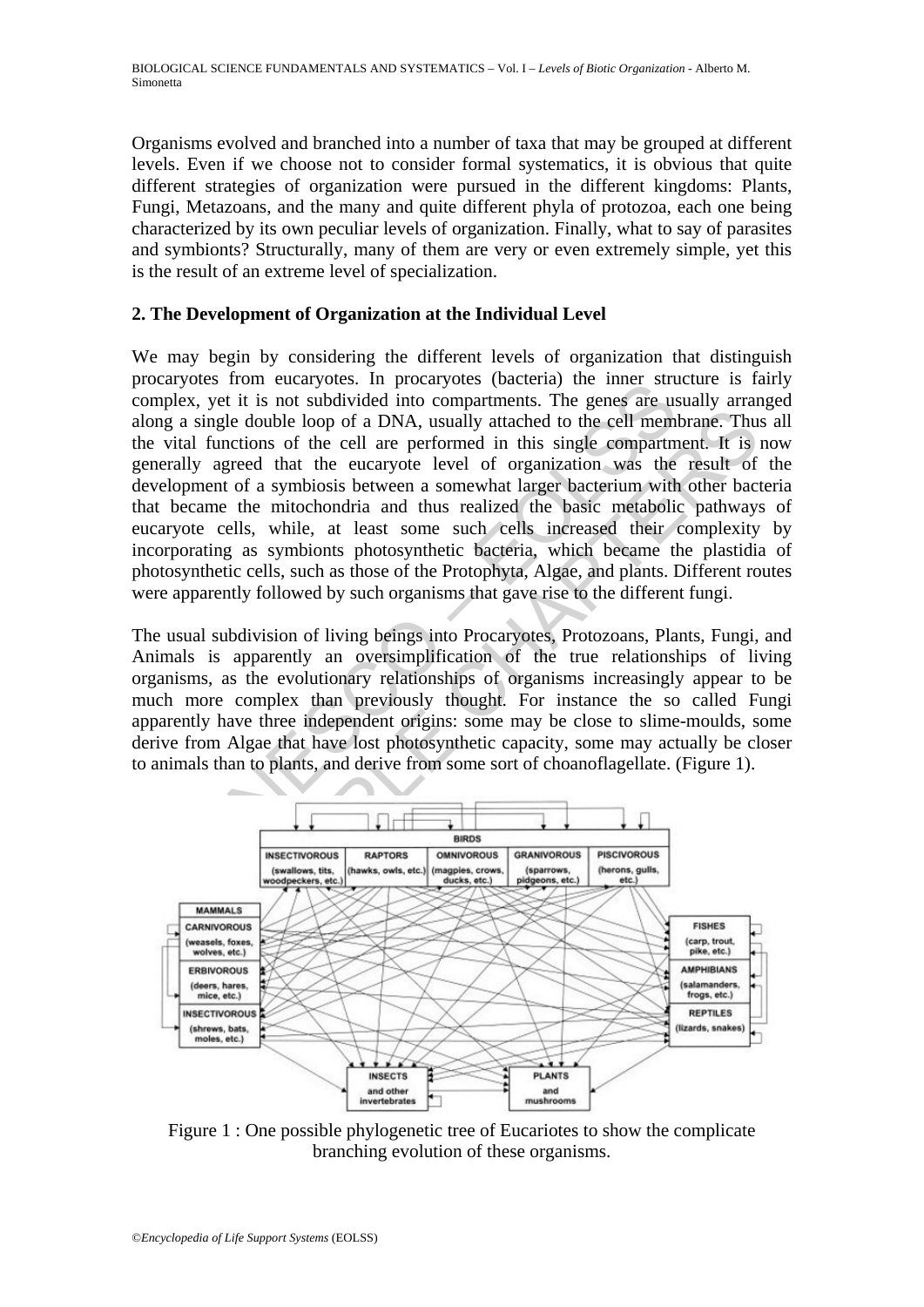Evolutionary radiation has currently produced some millions of living species (estimates vary widely, and in any case, there is no doubt that in a number of phyla we still know only a minority of their components).

When we consider cellular structures there is no doubt that the most complex are to be found among the Protists. Indeed these unicellular organisms, though sometimes capable of forming complex "colonies" made of a number of cells organized in a definite pattern and, sometimes, to some extent specialized for different functions (for instance among the Volvocales, usually not all the cells in the colony can develop into gametes) normally have to do with just one cell and thus they may develop extremely complex skeletons, their cytoplasms are differentiated into a greater number of organelles than in multicellular organisms, where the different functions are usually performed by different types of cells.

Some major strategies have been followed in the evolution of different organisms and a major problem that has been solved independently in a number of lineages is that of adapting to a terrestrial habitat.

In the different fungi, which neither developed tissues nor any suitable device for water circulation, adaptation to terrestrial life entailed for many of them a unique ability to develop networks of extremely thin iphae, which may grow through the soil for incredible extents: apparently a single individual may extend through some acres.

is than in indirectional organisms, where the unterest random<br>and the state of the state of cells.<br>and the state of the state of the state of the state of the state of the<br>distribution that has been solved independently in Let the show that has been followed in the evolution of different organisms a<br>lem that has been solved independently in a number of lineages is the<br>a terrestrial habitat.<br>The a terrestrial habitat.<br>The a terrestrial life e It is curious that fungi of entirely different groups have independently developed symbioses with algae, so as to evolve the many different species of lichens. True algae gave origin to terrestrial plants by developing a well organized tissular structure, cells being basically joined by their cellulose walls and developing vascular systems which allow the plant to pump water from the ground and distribute it through its structures (actually some extremely advanced Algae, such as Fucales, have developed by convergent evolution, a sort of tissues, of meristemes of cells functioning like sieve cells and of specialized reproductive organs). Parallel with the development of tissues went the acquisition of the different specialized reproductive structures. Plants, however, never developed anything like a nervous system.

Among animals, by contrast, with the probable exception of sponges, there is always a nervous system and the more active the animal, the more it tends to have a conspicuous amount of nervous tissue and its cells concentrated in one or a few organs (brain, ganglia), while both incoming information and outgoing operational signals travel along longer or shorter nerves. So both information and responses are elaborated in localized places where the numbers of different nervous cells are knit in a closely integrated system. However, apparently, organisms had in a sense but two options: either to have a largely stereotyped pattern of responses and behaviors, which may be extremely complex and based on extremely sensitive sense organs, and which may obtain even if the number of cells and of intercellular connections is rather limited, or, otherwise, have a highly flexible behavior, largely depending on learning, but which requires a considerable expansion of the brain, this reaching in mankind its maximum development relative to body size (while the brain of the larger Cetaceans, are absolutely much larger than human brains).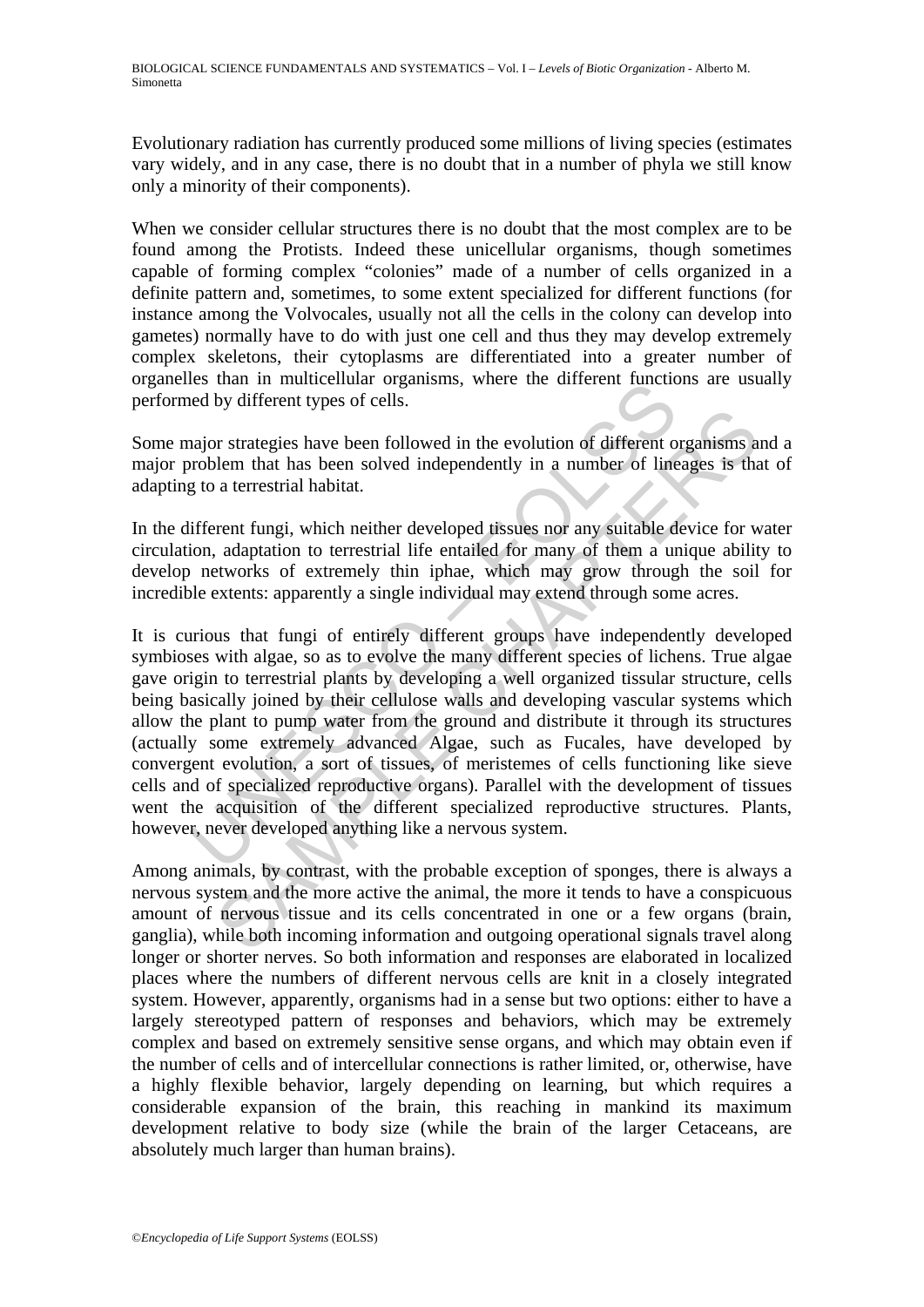Obviously, in order to meet an immense variety of functional requirements, an endless variety of morphologies have been evolved. Again, it is necessary to consider that quite often comparatively simple organizations may go hand in hand with highly specialized kinds of tissues or of cells and vice versa. For instance jelly-fish have a simple basic structure, but they are endowed with highly specialized and unique kinds of cells, such as the stinging cells (cnidocysts), or form complex colonial organisms, composed from just a few individuals, to thousands of them, organized into specialized categories of highly different morphologies, usually arranged into well defined patterns.

## **3. The Development of Organization: Embryology and Cycles**

Another approach to the problem of the development of different levels of biotic organization is to consider, in the case of multicellular and colonial organisms, the different ways by which either from a zygote resulting from the fusion of two gametes, or from parthenogenetic eggs, or from single non-gametic cells, such as spores, or, finally from small groups of unspecialized cells there develop more or less complex organisms, ranging in size from much less than a millimeter to giants such as a Blue Whale or a giant Sequoia. Again several different pathways have been followed in the evolution of organisms and it must be admitted that our knowledge of these mechanisms is still very incomplete.

apposar to the problem of the cover of the development of the consider, and to onsider, in the case of multicellular and colonial t ways by which either from a zygote resulting from the fusion of parthenogenetic eggs, or f ays by which either from a zygote resulting from the fusion of two game<br>tribenogenetic eggs, or from single non-gametic cells, such as spores<br>arthenogenetic eggs, or from single non-gametic cells, such as spores<br>aranying i Apparently, the simplest way to increase size would be to increase the bulk of the organism by developing a plasmodial structure, that is, by multiplying the nuclei without dividing the cell. And this is, indeed a possibility as we have different groups of protozoas (Foraminifers, slime moulds, etc.) which right in this way attain considerable sizes: some living foraminiferans are technically cells some centimeters across and a few fossil ones exceeded ten centimeters, other protozoas, the Xenophyophorea, may exceed some twenty centimeters and finally some slime moulds at some times in their cycle may form a slowly moving slimy mass over one meter in length! Also hexactinellid sponges may well be of considerable size and their siliceous skeleton may be an elegant structure, such as in *Euplectella*, and yet they have no true tissues but only syncytia.

In a number of animals, including ourselves, a more or less considerable part of the body, such as striated muscles, may be made of syncytia, though their structure is extremely complex. In animals tissues generally develop by multiplying cells, which develop more or less permanent joints among themselves, often of quite complex structure. Moreover, during embryonic development the complexity of structures increases not only by the multiplication of cells, but also by their reciprocal movements.

Cell and tissue specialization develop, usually, all along the development of the individual structures, but, especially in parasites, either the adults or some developmental stages or some phases that alternate in a complex life cycle, may be extremely simplified in comparison with other stages or phases. Such structural simplifications have, indeed a completely different significance from that of really primitively simple structures. Thus, for instance, in spite of some claims, the existence of nervous cells in sponges has not been proved and in simple cnidarians like the freshwater--polyp*Hydra*theseformadiffuseandscarcely